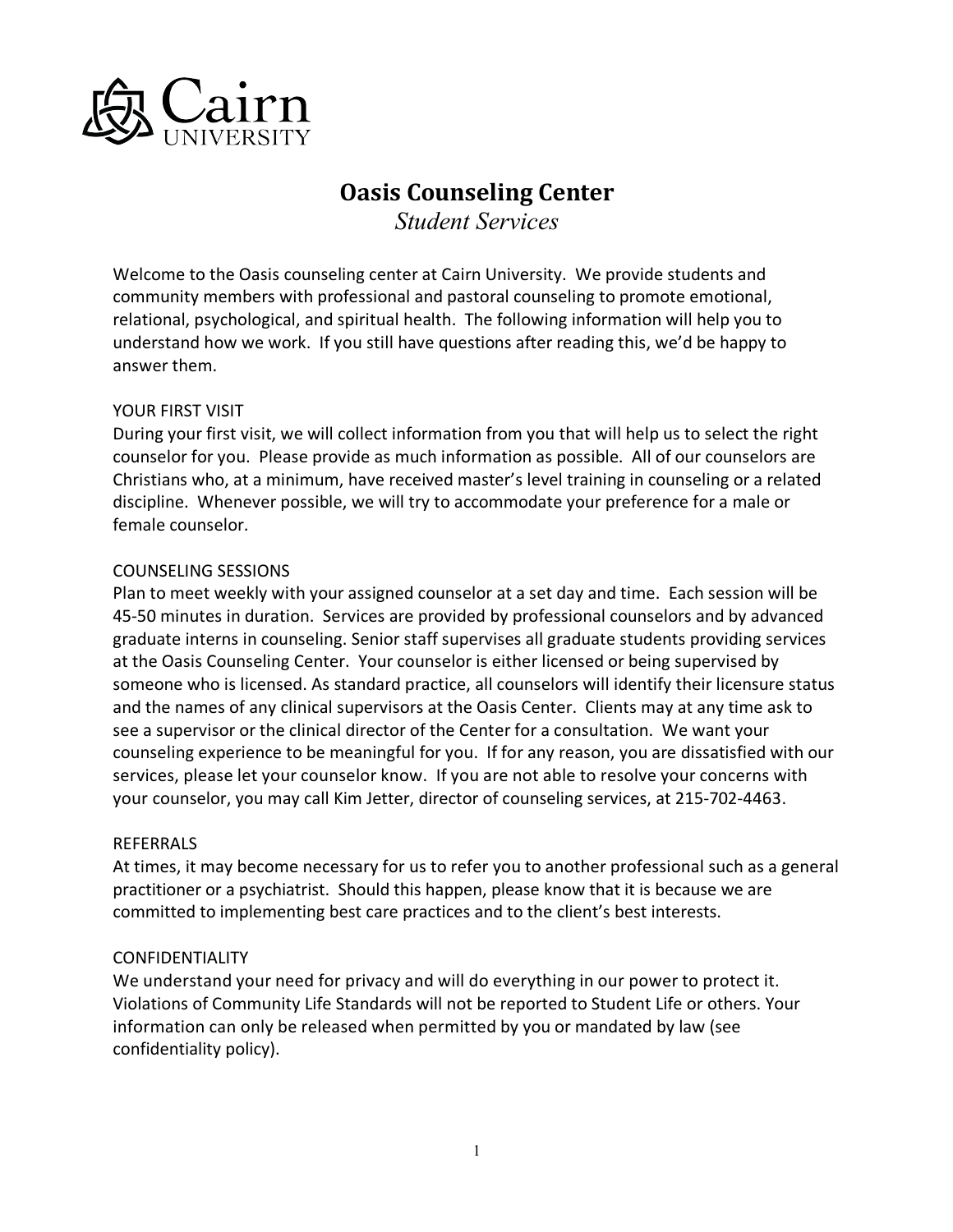# CANCELLATION

If you are unable to keep an appointment, please notify us 24 hours in advance by calling 215- 702-4224 or by emailing oasis@cairn.edu. If you don't show up for an appointment or you fail to give us sufficient notice, you will risk losing your day and time for future sessions.

# **EMERGENCY**

Should you need to speak with someone in between sessions, call Dr. Jeffrey Black at 267-243- 5008. If you are feeling like you might harm yourself or someone else or you otherwise need emergency attention, you can immediately call (911) or go to your nearest hospital emergency room for care. Additionally, Lenape Valley Crisis Intervention Services can be reached at 215- 785-9765.

# COST OF SERVICES

Registered students of Cairn University have the cost of counseling covered through the assessment process—the first four (4) sessions of counseling. Following the assessment process, students are required to provide the payment of \$25.00 per session at the time of services rendered. Non-student counselees from the community are required to provide payment of \$50.00 per session at the time services are rendered. Payments can be made with cash, electronically using a credit or debit card, or a check made out to Cairn University. The Oasis Counseling Center does not bill insurance companies.

## CAMERAS

You will notice video/audio recording equipment in some of the counseling offices. These are used to assist in providing your counselor with professional clinical supervision. From time to time a member of the clinical supervision team including interns-in-training may observe your counseling session. This is done to ensure the highest level of care to you. If you have any concerns about this you may discuss this with your counselor.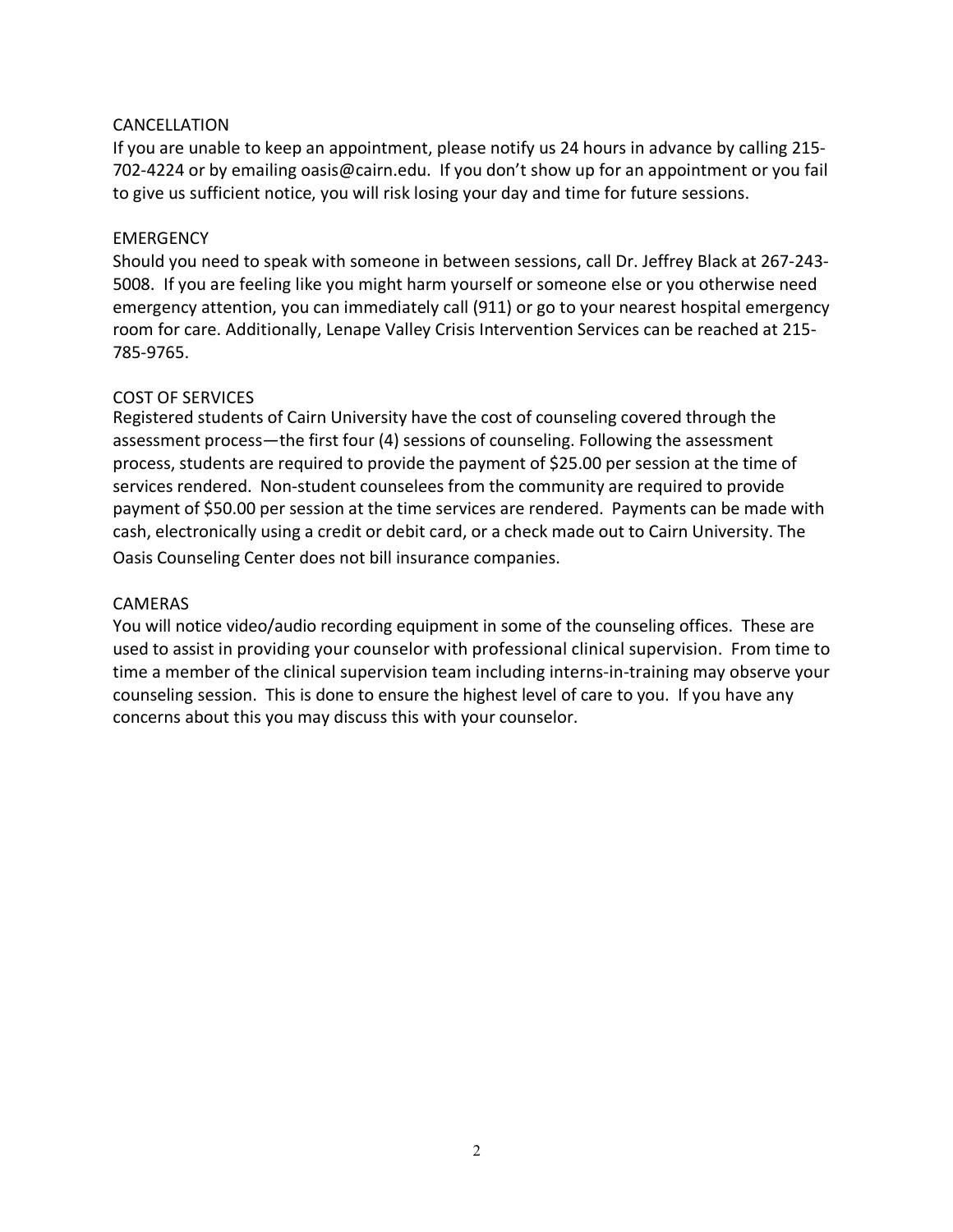# **OASIS COUNSELING CENTER CLIENT INTAKE FORM**

**DIRECTIONS**: Please complete the following form and bring with you to your first appointment. If you do not complete this form prior to your initial appointment, *your appointment may need to be rescheduled*. Completion of this form is not mandatory in order to be seen at the Counseling Center, but doing so will enable us to provide you with more comprehensive and timely service. *ALL INFORMATION IS CONFIDENTIAL!*

| City                                                                             |                  | State Zip |                                                                                 |                                                                                                             |  |
|----------------------------------------------------------------------------------|------------------|-----------|---------------------------------------------------------------------------------|-------------------------------------------------------------------------------------------------------------|--|
|                                                                                  |                  |           |                                                                                 | Phone: (Cell) _________________(May we call or leave a message at this number?) $Y$ $\boxed{\phantom{2}}$ N |  |
|                                                                                  |                  |           | (Home) ____________________(May we call or leave a message at this number?) $Y$ | $\lfloor n \rfloor$                                                                                         |  |
|                                                                                  |                  |           |                                                                                 |                                                                                                             |  |
|                                                                                  |                  |           |                                                                                 | (Note: Because e-mail is not confidential, we strongly discourage you from using e-mail to communicate      |  |
| sensitive information with your counselor.)                                      |                  |           |                                                                                 |                                                                                                             |  |
|                                                                                  |                  |           |                                                                                 |                                                                                                             |  |
|                                                                                  |                  |           |                                                                                 |                                                                                                             |  |
|                                                                                  |                  |           |                                                                                 |                                                                                                             |  |
|                                                                                  |                  |           |                                                                                 |                                                                                                             |  |
| <b>ACADEMIC INFORMATION:</b>                                                     |                  |           |                                                                                 |                                                                                                             |  |
|                                                                                  |                  |           |                                                                                 | Classification: _____________________________Hours attempted this semester: __________Overall GPA:__        |  |
| Expected Date of Graduation: ________________________ Major: ___________________ |                  |           |                                                                                 |                                                                                                             |  |
|                                                                                  |                  |           |                                                                                 |                                                                                                             |  |
|                                                                                  |                  |           |                                                                                 |                                                                                                             |  |
|                                                                                  |                  |           |                                                                                 |                                                                                                             |  |
| What brings you to counseling?                                                   |                  |           |                                                                                 |                                                                                                             |  |
|                                                                                  |                  |           |                                                                                 |                                                                                                             |  |
|                                                                                  |                  |           |                                                                                 |                                                                                                             |  |
|                                                                                  |                  |           |                                                                                 |                                                                                                             |  |
| How severe do you believe this problem is?                                       |                  |           |                                                                                 |                                                                                                             |  |
|                                                                                  |                  |           |                                                                                 |                                                                                                             |  |
| □ Mildly Upsetting                                                               | □ Very Upsetting |           | $\Box$ Urgent, I'm in crisis                                                    |                                                                                                             |  |
|                                                                                  |                  |           |                                                                                 |                                                                                                             |  |
| How would you rate the level of emotional pain you are currently experiencing?   |                  |           |                                                                                 |                                                                                                             |  |
| Mild                                                                             |                  | Moderate  |                                                                                 | Extreme                                                                                                     |  |
| 11<br>21                                                                         |                  | 51<br>61  |                                                                                 | 9<br>10                                                                                                     |  |
|                                                                                  |                  | 3         |                                                                                 |                                                                                                             |  |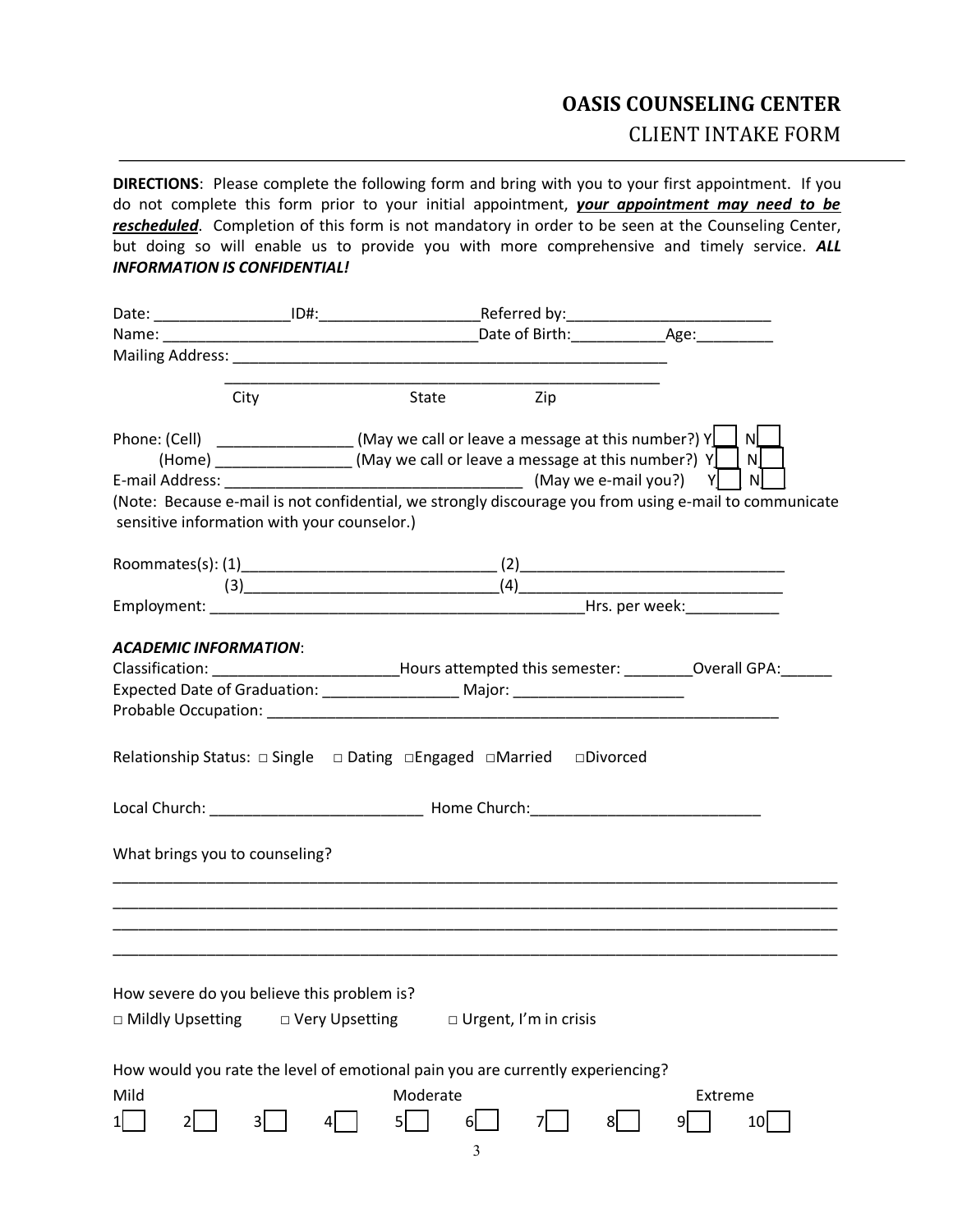|                              | Have you ever sought counseling before? □ Yes □ No                                                         |                                                                                       |
|------------------------------|------------------------------------------------------------------------------------------------------------|---------------------------------------------------------------------------------------|
| If so, please explain:       |                                                                                                            |                                                                                       |
|                              |                                                                                                            |                                                                                       |
|                              |                                                                                                            |                                                                                       |
|                              |                                                                                                            |                                                                                       |
| If Yes, please explain:      | Are you currently experiencing any suicidal thoughts? $\Box$ Yes $\Box$ No                                 |                                                                                       |
|                              |                                                                                                            |                                                                                       |
| Rate overall risk of suicide | Extremely low risk: 1 2 3 4 5 : Extremely high risk<br>(will not kill self) $\Box$ $\Box$ (will kill self) |                                                                                       |
| If Yes, please explain:      |                                                                                                            | Have you ever experienced suicidal thoughts/actions in the past? $\Box$ Yes $\Box$ No |
|                              |                                                                                                            |                                                                                       |
|                              |                                                                                                            |                                                                                       |
| Explain:                     | How would you assess your current physical health?<br>□ Very Good □ Good □ Fair □ Poor                     |                                                                                       |
|                              |                                                                                                            |                                                                                       |
|                              |                                                                                                            |                                                                                       |
| How often do you exercise?   |                                                                                                            |                                                                                       |
|                              | Describe your sleeping patterns:                                                                           |                                                                                       |
|                              |                                                                                                            |                                                                                       |
| How often do you eat?        |                                                                                                            |                                                                                       |
| day?                         | How much caffeine do you take in per                                                                       |                                                                                       |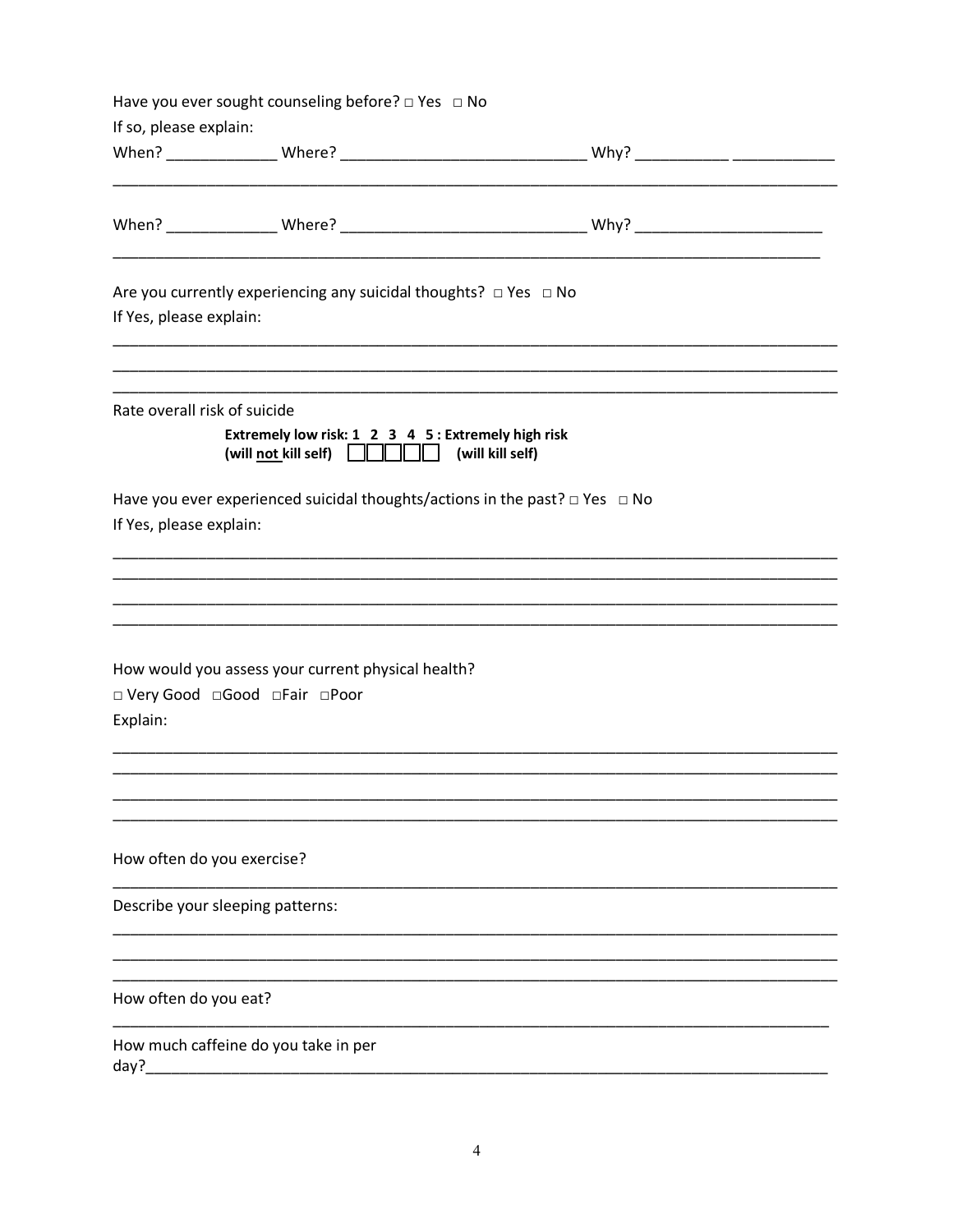### Are you currently taking any prescription medication?  $\Box$  Yes  $\Box$  No

Name\_\_\_\_\_\_\_\_\_\_\_\_\_\_\_\_\_\_\_\_\_\_\_\_\_\_prescribed for\_\_\_\_\_\_\_\_\_\_\_\_\_\_\_\_\_\_\_\_\_\_\_\_\_\_\_\_\_\_\_\_Dosage (mg./day)\_\_\_\_\_\_

Name\_\_\_\_\_\_\_\_\_\_\_\_\_\_\_\_\_\_\_\_\_\_\_\_prescribed for\_\_\_\_\_\_\_\_\_\_\_\_\_\_\_\_\_\_\_\_\_\_\_\_\_\_\_\_\_\_\_Dosage (mg./day)\_\_\_\_\_\_\_\_\_ Name\_\_\_\_\_\_\_\_\_\_\_\_\_\_\_\_\_\_\_\_\_\_\_\_prescribed for\_\_\_\_\_\_\_\_\_\_\_\_\_\_\_\_\_\_\_\_\_\_\_\_\_\_\_\_\_\_\_\_Dosage (mg./day)\_\_\_\_\_\_\_\_

\_\_\_\_\_\_\_\_\_\_\_\_\_\_\_\_\_\_\_\_\_\_\_\_\_\_\_\_\_\_\_\_\_\_\_\_\_\_\_\_\_\_\_\_\_\_\_\_\_\_\_\_\_\_\_\_\_\_\_\_\_\_\_\_\_\_\_\_\_\_\_\_\_\_\_\_\_\_\_\_\_\_\_\_\_ \_\_\_\_\_\_\_\_\_\_\_\_\_\_\_\_\_\_\_\_\_\_\_\_\_\_\_\_\_\_\_\_\_\_\_\_\_\_\_\_\_\_\_\_\_\_\_\_\_\_\_\_\_\_\_\_\_\_\_\_\_\_\_\_\_\_\_\_\_\_\_\_\_\_\_\_\_\_\_\_\_\_\_\_\_ \_\_\_\_\_\_\_\_\_\_\_\_\_\_\_\_\_\_\_\_\_\_\_\_\_\_\_\_\_\_\_\_\_\_\_\_\_\_\_\_\_\_\_\_\_\_\_\_\_\_\_\_\_\_\_\_\_\_\_\_\_\_\_\_\_\_\_\_\_\_\_\_\_\_\_\_\_\_\_\_\_\_\_\_\_

\_\_\_\_\_\_\_\_\_\_\_\_\_\_\_\_\_\_\_\_\_\_\_\_\_\_\_\_\_\_\_\_\_\_\_\_\_\_\_\_\_\_\_\_\_\_\_\_\_\_\_\_\_\_\_\_\_\_\_\_\_\_\_\_\_\_\_\_\_\_\_\_\_\_\_\_\_\_\_\_\_\_\_\_ \_\_\_\_\_\_\_\_\_\_\_\_\_\_\_\_\_\_\_\_\_\_\_\_\_\_\_\_\_\_\_\_\_\_\_\_\_\_\_\_\_\_\_\_\_\_\_\_\_\_\_\_\_\_\_\_\_\_\_\_\_\_\_\_\_\_\_\_\_\_\_\_\_\_\_\_\_\_\_\_\_\_\_\_\_ \_\_\_\_\_\_\_\_\_\_\_\_\_\_\_\_\_\_\_\_\_\_\_\_\_\_\_\_\_\_\_\_\_\_\_\_\_\_\_\_\_\_\_\_\_\_\_\_\_\_\_\_\_\_\_\_\_\_\_\_\_\_\_\_\_\_\_\_\_\_\_\_\_\_\_\_\_\_\_\_\_\_\_\_\_

\_\_\_\_\_\_\_\_\_\_\_\_\_\_\_\_\_\_\_\_\_\_\_\_\_\_\_\_\_\_\_\_\_\_\_\_\_\_\_\_\_\_\_\_\_\_\_\_\_\_\_\_\_\_\_\_\_\_\_\_\_\_\_\_\_\_\_\_\_\_\_\_\_\_\_\_\_\_\_\_\_\_\_\_\_ \_\_\_\_\_\_\_\_\_\_\_\_\_\_\_\_\_\_\_\_\_\_\_\_\_\_\_\_\_\_\_\_\_\_\_\_\_\_\_\_\_\_\_\_\_\_\_\_\_\_\_\_\_\_\_\_\_\_\_\_\_\_\_\_\_\_\_\_\_\_\_\_\_\_\_\_\_\_\_\_\_\_\_\_\_

Have you ever had Surgery? □ Yes □ No If Yes, When and what for?

Do you have a history of alcohol or drug use? □ Yes □ No If Yes, please explain:

Treatment?

## FAMILY HISTORY: (Check any that are/were present in your family.)

Who in your family has experienced:

| Depression            |                                                   |
|-----------------------|---------------------------------------------------|
| Anxiety               |                                                   |
| Substance Abuse       |                                                   |
| Suicide Attempt       |                                                   |
| $\Box$ Physical Abuse |                                                   |
| Sexual Abuse          |                                                   |
| Eating Disorder       |                                                   |
|                       | Other Psychiatric/Emotional Disturbance (explain) |
|                       |                                                   |

 $\square$ None

# *Please check any of the following concerns you are currently experiencing or have experienced*:

| Present | Past |                                                                        |
|---------|------|------------------------------------------------------------------------|
|         |      | Anxiety                                                                |
|         |      | Depression                                                             |
|         |      | Bipolar disorder                                                       |
|         |      | Unwanted sexual experience                                             |
|         |      | Sleep disturbance                                                      |
|         |      | Changes in appetite                                                    |
|         |      | Academic problem                                                       |
|         |      | Relationship concerns (e.g. break up, conflict)                        |
|         |      | Relationship violence (e.g. emotional, physical, sexual, verbal abuse) |
|         |      | Panic attacks                                                          |
|         |      | <b>Shyness or Social Anxiety</b>                                       |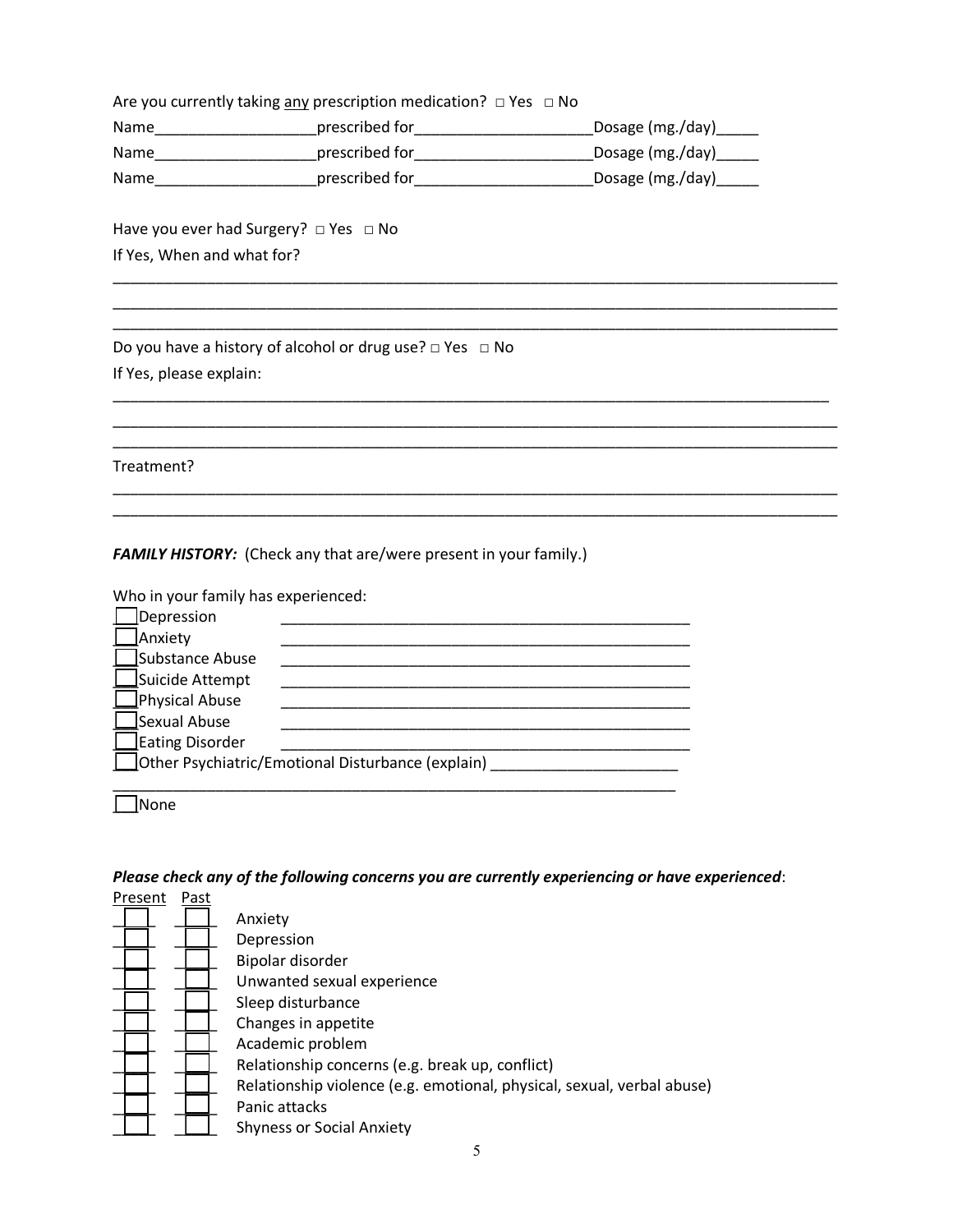| <b>Test Anxiety</b>                                     |
|---------------------------------------------------------|
| Obsessive compulsive behavior                           |
| Phobia                                                  |
| Stress                                                  |
| Thoughts of suicide                                     |
| Suicide attempt(s)                                      |
|                                                         |
| Self-Injury (e.g. cutting, burning, banging head, etc.) |
| Difficulty concentrating                                |
| ADHD                                                    |
| Low motivation or energy                                |
| Severe mood swings                                      |
| Loneliness                                              |
| Anorexia                                                |
| <b>Bulimia</b>                                          |
| Disordered eating                                       |
| Anger management                                        |
| Family concerns                                         |
| <b>Traumatic event</b>                                  |
| Physical abuse                                          |
| Sexual abuse                                            |
| Pornography use                                         |
| Gambling                                                |
| Recent death or loss                                    |
| Legal/Judicial Affairs problem                          |
| Alcohol abuse                                           |
| Marijuana use                                           |
| Other drugs (e.g. methamphetamine, cocaine, etc.)       |
| Sexual dysfunction                                      |
| Health concern                                          |
| Work-related concern                                    |
| Identity problem                                        |
| Religious or spiritual problem                          |
| Cultural concerns                                       |
| Excessive video or online game use                      |
| Other:                                                  |

# What do you see as your top 5 **strengths**?

1. \_\_\_\_\_\_\_\_\_\_\_\_\_\_\_\_\_\_\_\_ 2. \_\_\_\_\_\_\_\_\_\_\_\_\_\_\_\_\_\_\_ 3. \_\_\_\_\_\_\_\_\_\_\_\_\_\_\_\_\_\_\_\_\_\_\_ 4. \_\_\_\_\_\_\_\_\_\_\_\_\_\_\_\_\_\_\_\_ 5. \_\_\_\_\_\_\_\_\_\_\_\_\_\_\_\_\_\_\_\_\_

What do you do for self-care (i.e. hobbies, interests, etc.)?

Have you experienced any of the following types of abuse or exploitation?

□ Physical □ Demotional □ Sexual □ Pape/date rape

\_\_\_\_\_\_\_\_\_\_\_\_\_\_\_\_\_\_\_\_\_\_\_\_\_\_\_\_\_\_\_\_\_\_\_\_\_\_\_\_\_\_\_\_\_\_\_\_\_\_\_\_\_\_\_\_\_\_\_\_\_\_\_\_\_\_\_\_\_\_\_\_\_\_\_\_\_\_\_\_\_\_\_\_\_ \_\_\_\_\_\_\_\_\_\_\_\_\_\_\_\_\_\_\_\_\_\_\_\_\_\_\_\_\_\_\_\_\_\_\_\_\_\_\_\_\_\_\_\_\_\_\_\_\_\_\_\_\_\_\_\_\_\_\_\_\_\_\_\_\_\_\_\_\_\_\_\_\_\_\_\_\_\_\_\_\_\_\_\_\_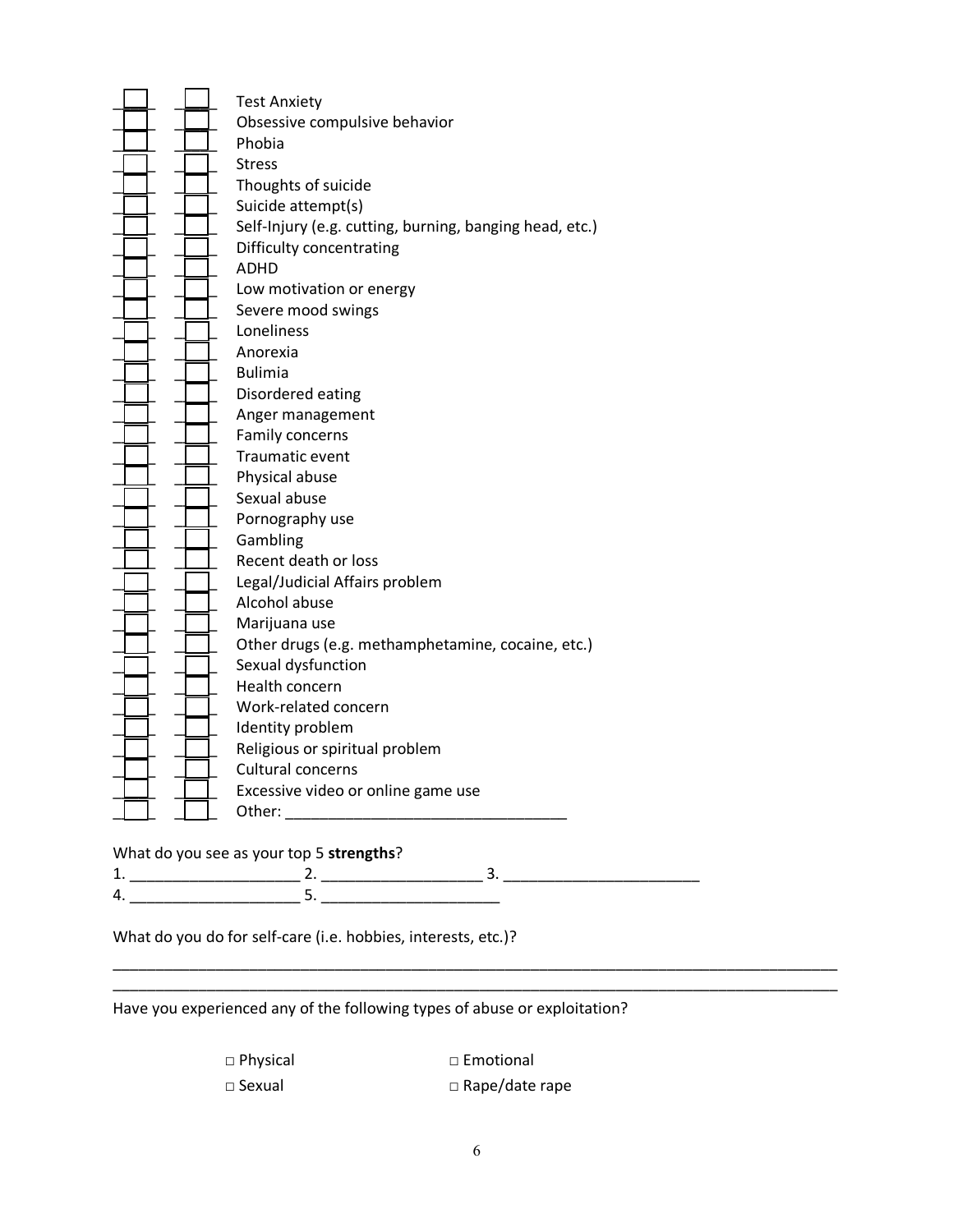Parents Marital Status:

□ Single, Never married □ Married (how long? \_\_\_\_\_\_\_\_\_\_\_)

□ Divorced (how long? \_\_\_\_\_\_\_\_\_\_) □ Separated (how long? \_\_\_\_\_\_\_\_\_)

□ Widowed (how long?

Do you prefer to speak with a: □ Male Counselor □ Female Counselor □ Either

What is your availability?

|           | Mon | Tue | Wed | Thur | Fri | Sat |
|-----------|-----|-----|-----|------|-----|-----|
| Morning   |     |     |     |      |     |     |
| Afternoon |     |     |     |      |     |     |
| Evening   |     |     |     |      |     |     |

Please indicate the service(s) you are interested in exploring during the triage appointment:

\_\_\_Self-help materials \_\_\_Group counseling

\_\_\_Brief problem-solving (1-2 sessions) \_\_\_Referral to other appropriate services

 $\Box$ Individual counseling (4-12 sessions)  $\Box$ Dietitian assessment and services

\_\_\_Long-term individual counseling

 $\lfloor$ Individual counseling, short (1-4 sessions)  $\lfloor \frac{\ell}{2} \rfloor$ Psychiatric assessment and services

What is your Goal for counseling?

At the present time, how well do you feel you are getting along emotionally, mentally and physically?

\_\_\_\_\_\_\_\_\_\_\_\_\_\_\_\_\_\_\_\_\_\_\_\_\_\_\_\_\_\_\_\_\_\_\_\_\_\_\_\_\_\_\_\_\_\_\_\_\_\_\_\_\_\_\_\_\_\_\_\_\_\_\_\_\_\_\_\_\_\_\_\_\_\_\_\_\_\_\_\_\_\_\_\_\_ \_\_\_\_\_\_\_\_\_\_\_\_\_\_\_\_\_\_\_\_\_\_\_\_\_\_\_\_\_\_\_\_\_\_\_\_\_\_\_\_\_\_\_\_\_\_\_\_\_\_\_\_\_\_\_\_\_\_\_\_\_\_\_\_\_\_\_\_\_\_\_\_\_\_\_\_\_\_\_\_\_\_\_\_\_

□ Very poorly: I can barely manage to deal with things.

□ Fairly poorly: life is pretty tough for me at times.

 $\Box$  So-so: I manage to keep going with some effort.

□ Pretty well: I have my ups and downs, but I generally manage to do okay.

 $\Box$  Very well: much the way I would like to be.

Please use the remaining space on the back of this page to provide any additional information.

*THANK YOU!!* If you received this form via email **please print this form and bring to your initial appointment.** You and your intake counselor will determine the most appropriate therapeutic service for your particular concern. Options include: **Individual Counseling, Group Counseling, Couple's Counseling, and Referral to the Community.**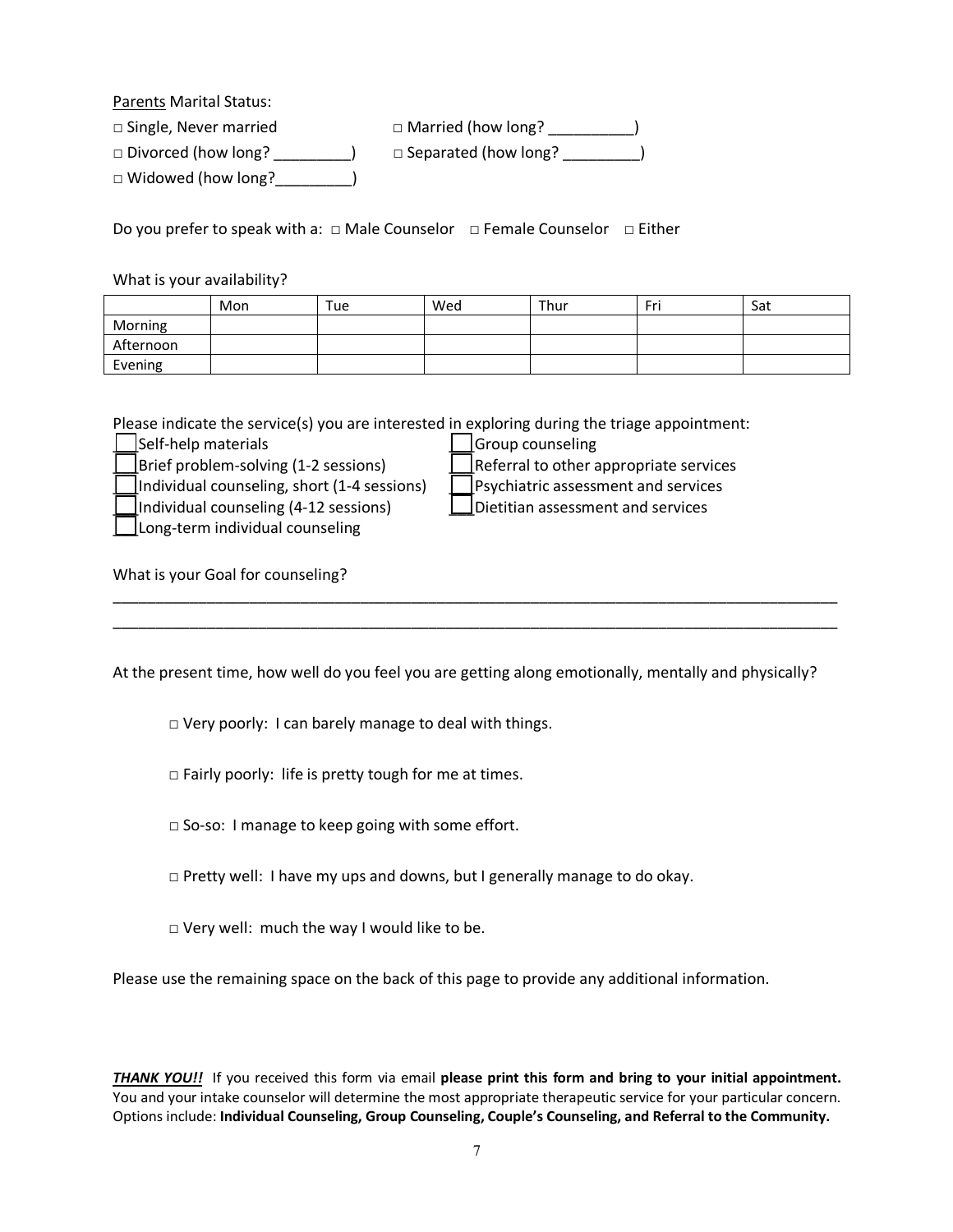## **INFORMED CONSENT/COUNSELING SERVICES AGREEMENT**

#### CONFIDENTIALITY POLICY

All counseling communications, records, and contacts between you and your counselor will be held in confidence, and will be discussed only with the Director of Counseling Services and supervising team for case management purposes. Counseling sessions may be periodically viewed or recorded by Oasis team members and supervisors for counselor-training purposes. Violations to CU's Community Life Standards **will not** be reported to Student Life or others. Exceptions to this confidentiality policy may occur only under the following conditions:

1. You sign a written release for your counselor to release information to another person or agency.

2. You express serious intent to harm yourself or someone else.

3. Reasonable indication arises during counseling of abuse of a minor child, elderly person or dependent adult.

4. A court order is received mandating disclosure of information.

Other than these possibilities your treatment, history and personal information will not be disclosed without your full knowledge and a signed release of information.

### **I have read and understand this paragraph\_\_\_\_\_\_\_\_\_(initial)**

### AUDIO/VISUAL CONSENT

I, Eq. 2014 The U.S. considerstand that my counselor is involved in internship training and/or a staff counselor at Oasis Counseling Center. I understand that Oasis is a training facility where my sessions have the possibility of being recorded for quality assurance and training purposes. As a training facility it will be expected that sessions be recorded. I understand that quality counseling is achieved through quality supervision.

I understand that all information shared will be held in strict confidence and restricted to supervision. **If used in any other setting a separate consent agreement will be signed.** I understand that all audiotapes and videotapes will be destroyed in a timely fashion.

### **I have read and understand this paragraph\_\_\_\_\_\_\_\_\_(initial)**

#### SUPERVISION AGREEMENT

Oasis Counseling Center is a training facility that employs interns and part time staff counselors. My counselor (both interns and staff counselors) have made me aware that they are meeting for supervision with a licensed supervisor to ensure best care practices. I have been advised that my counseling may be reviewed in these sessions; however, both counselor and supervisors are held to the same practice and adherence of professional and ethical guidelines and will always keep my information confidential.

### **I have read and understand this paragraph\_\_\_\_\_\_\_\_\_(initial)**

### COUNSELING SESSIONS

A counseling session is generally 45-50 minutes and typically scheduled on a weekly basis. If you are unable to keep your appointment, please email or call to cancel or reschedule at least 24 hours prior to the appointment. If you routinely miss appointments or do not give notice you will risk losing your time slot with your counselor.